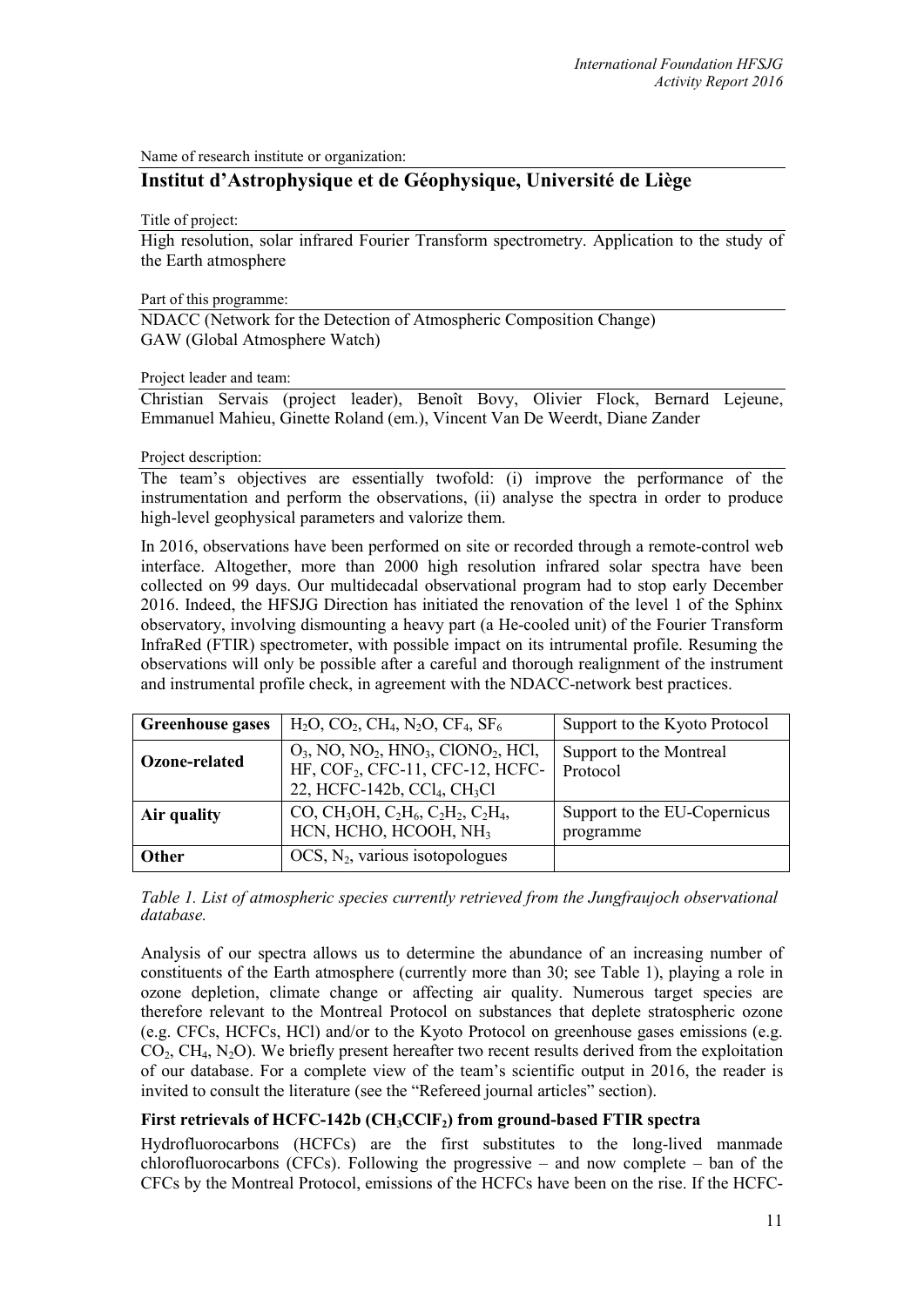22 emissions remain the largest in this family with 366 Gg/yr at the present time, annual emissions of HCFC-142b still amount to  $\sim$ 30 Gg in 2012, after a maximum of  $\sim$ 40 Gg/yr in the late 2000s, justifying the monitoring of these ozone-depleting substances.

We have developed an approach for the retrieval of HCFC-142b from ground-based FTIR spectra, using the  $v_7$  band Q branch near 11µm. This was a challenging task since the absorption of HCFC-142b remains weak, below 1% at current abundances. We evaluated that HCFC-142b individual total columns are affected by random and systematic uncertainties of 19 and 9%, respectively.



*Figure 1. Time series of HCFC-142b for the northern mid-latitudes, as derived from infrared remote-sensing spectra and in situ surface measurements by the AGAGE network (see legend for their identification). The vertical axe provides the correspondence between the total columns and the surface mixing ratios (Mahieu et al., 2016).*

The monthly mean FTIR total column time series derived from 2000 onwards is reproduced in Figure 1 as blue circles. Our results are compared with *in situ* surface measurements performed at Mace Head, Ireland (red crosses) and at Jungfraujoch by Empa (black crosses) as well as with satellite occultation measurements by the ACE-FTS instrument (Atmospheric Chemistry Experiment – Fourier Transform Spectrometer; orange circles). All data sets consistently show mean annual increases of HCFC-142b at rates of 0.8-1.0 ppt/yr for the 2000-2010 time period. Thereafter, a significant slowing down is observed, with annual increases in the 0.1-04 ppt/yr range over 2010-2014. More information is available in a recent dedicated publication (Mahieu et al., 2016).

## **Revisiting the OCS (carbonyl sulfide) retrieval strategy**

Carbonyl sulfide (OCS) is a major source of sulfur to the stratosphere, sustaining the Junge (aerosol) layer and therefore playing a role both in climate and in stratospheric ozone chemistry. Investigating atmospheric OCS is also justified because of its uptake by vegetation. Indeed, since it is – in contrast to  $CO_2$  – not emitted by respiration, OCS has the potential to provide useful constraints on the photosynthesis flux, while when studying  $CO<sub>2</sub>$ ,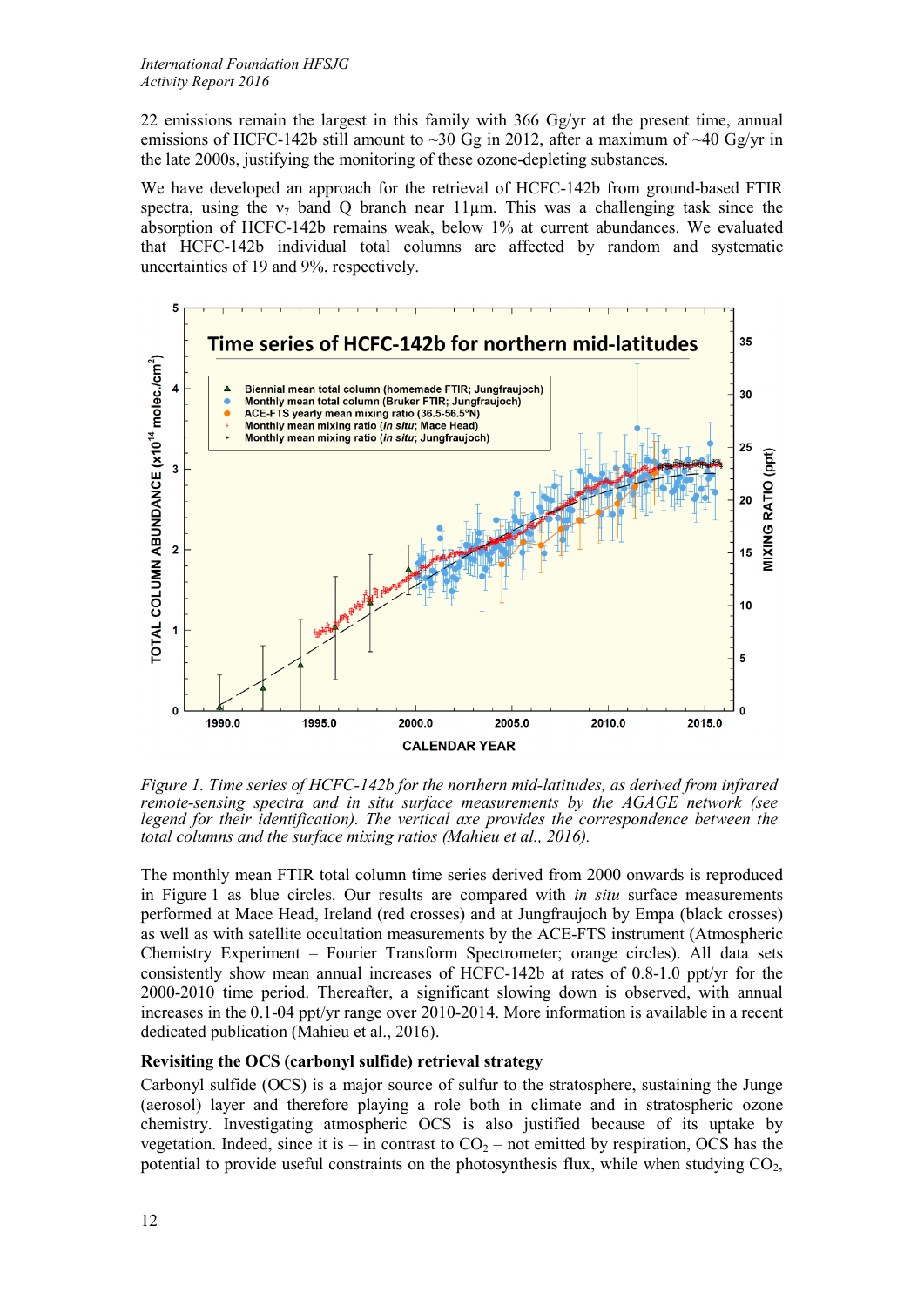only the net signal can be derived, without clear indication of the respective contribution of photosynthesis and respiration (e.g., Wang et al., 2016).

Lejeune et al. (2016) have determined an optimized approach for the retrieval of OCS, after a careful, systematic and objective evaluation of a significant subset (117) of all OCS lines belonging to the  $v_3$  fundamental band. The updated strategy provides a better representation of the seasonal modulation of OCS and limits the impact of the  $H_2O$  and  $CO_2$  interferences. With a typical DOFS (Degree of Freedom for Signal) of 2.8, robust information is available for both the tropospheric and stratospheric abundances of OCS.



*Figure 2. FTIR time series of daily mean OCS total columns over the last 30 years as derived from the Jungfraujoch observational database (updated from Lejeune et al., 2016).* 

Figure 2 reproduces the time series of OCS daily mean total columns available from the Jungfraujoch station. It is the longest available worldwide, with data now covering more than 3 decades. This data set indicates that the abundance of OCS has been stable since 2009. Beforehand, a significant decrease has been characterized between 1984 and 2002 (-2.7 $\times$ 10<sup>13</sup> molec./cm<sup>2</sup> per year, or -0.5 %/yr when considering the mean OCS total column over 1984-2015), followed by an increase until 2008  $(+6.9\times10^{13} \text{ molec/cm}^2 \text{ per year, or }+1.2 \frac{\%}{\text{yr}})$ . Lejeune et al. (2016) have shown that the tropospheric columns have driven these changes, the OCS loading remaining essentially constant in the stratosphere over 1984-2015. The causes of the observed changes remain a matter of debate, but the evolution of the emissions associated with the rayon production (releasing  $CS<sub>2</sub>$ ) and coal combustion are likely at play. Model simulations will be needed to confirm this hypothesis.

Key words:

Earth atmosphere, climate change, greenhouse gases, ozone layer, air quality, long-term monitoring, infrared spectroscopy, atmospheric circulation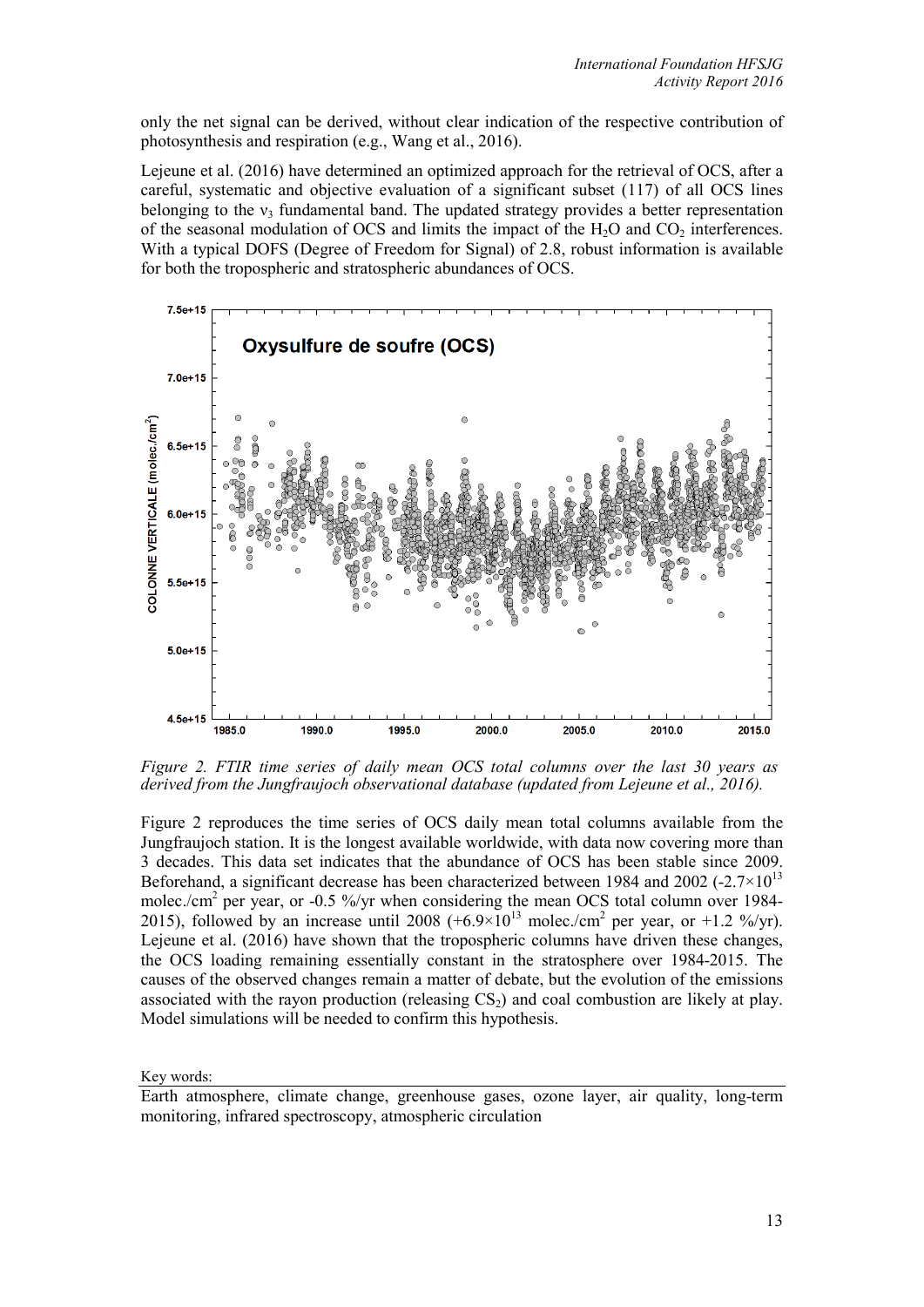Internet data bases:

General website: http://girpas.astro.ulg.ac.be Consolidated geophysical data are available from NDACC: ftp://ftp.cpc.ncep.noaa.gov/ndacc/station/jungfrau/hdf/ftir/

## Collaborating partners/networks:

Main collaborations: BIRA-IASB (Institut d'Aéronomie Spatiale de Belgique) / NDACC (Network for the Detection of Atmospheric Composition Change; http://www.ndacc.org) / GAW-CH / ACE science team / NASA JPL / Empa / University of Leeds / IMK (Forschungszentrum Karlsruhe) / satellite experiments: IASI, OMI, ENVISAT / …

### Scientific publications and public outreach 2016:

The complete list of GIRPAS publications can be found at http://labos.ulg.ac.be/girpas/en/publications

### **Refereed journal articles and their internet access**

Bader, W., B. Bovy, S. Conway, K. Strong, D. Smale, A.J. Turner, T. Blumenstock, C. Boone, A. Coulon, O. Garcia, D.W.T. Griffith, F. Hase, P. Hausmann, N. Jones, P. Krummel, I. Murata, I. Morino, H. Nakajima, S. O'Doherty, C. Paton-Walsh, J. Robinson, R. Sandrin, M. Schneider, C. Servais, R. Sussmann, and E. Mahieu, Ten years of atmospheric methane from ground-based NDACC FTIR observations, Atmospheric Chemistry and Physics Discussions, 1–31, doi: 10.5194/acp-2016-699, 2016. http://orbi.ulg.ac.be/handle/2268/200940

Barthlott, S., M. Schneider, F. Hase, T. Blumenstock, M. Kiel, D. Dubravica, O.E. García, E. Sepúlveda, G. Mengistu Tsidu, S. Takele Kenea, M. Grutter, E.F. Plaza, W. Stremme, K. Strong, D. Weaver, M. Palm, T. Warneke, J. Notholt, E. Mahieu, C. Servais, N. Jones, D.W.T. Griffith, D. Smale, and J. Robinson, Tropospheric water vapour isotopologue data  $(H_2^{16}O, H_2^{18}O)$  and HD<sup>16</sup>O) as obtained from NDACC/FTIR solar absorption spectra, Earth System Science Data Discussions, 1–25, doi: 10.5194/essd-2016-9, 2016. http://orbi.ulg.ac.be/handle/2268/196044

Chipperfield, M. P., Q.Liang, M. Rigby, R. Hossaini, S.A. Montzka, S. Dhomse, W. Feng, R.G. Prinn, R.F. Weiss, C.M. Harth, P.K. Salameh, J. Mühle, S. Doherty, D. Young, P.G. Simmonds, P.B. Krummel, P.J. Fraser, L.P. Steele, J.D. Happell, R.C. Rhew, J. Butler, S.A. Yvon-Lewis, B. Hall, D. Nance, F. Moore, B.R. Miller, J.W. Elkins, J.J. Harrison, C.D. Boone, E.L. Atlas, and E. Mahieu, Model sensitivity studies of the decrease in atmospheric carbon tetrachloride, Atmospheric Chemistry and Physics, **16,** 24, 15741–15754, doi: 10.5194/acp-16-15741-2016, 2016. http://orbi.ulg.ac.be/handle/2268/201007

Franco, B., E. Mahieu, L.K. Emmons, Z.A. Tzompa-Sosa, E.V. Fischer, K. Sudo, B. Bovy, S. Conway, D. Griffin, J.W. Hannigan, K. Strong, and K.A. Walker, Evaluating ethane and methane emissions associated with the development of oil and natural gas extraction in North America, Environmental Research Letters, **11**, 4, 44010, doi: 10.1088/1748-9326/11/4/044010, 2016. http://orbi.ulg.ac.be/handle/2268/194574

Franco, B., E.A. Marais, B. Bovy, W. Bader, B. Lejeune, G. Roland, C. Servais, E. Mahieu, Diurnal cycle and multi-decadal trend of formaldehyde in the remote atmosphere near 46A degrees, Atmos. Chem. Phys., **16**, 6, 4171-4189, doi: 10.5194/acp-16-4171-2016, 2016. http://orbi.ulg.ac.be/handle/2268/187850

Helmig, D., S. Rossabi, J. Hueber, P. Tans, S.A. Montzka, K. Masarie, K. Thoning, C. Plass-Duelmer, A. Claude, L.J. Carpenter, A.C. Lewis, S. Punjabi, S. Reimann, M.K. Vollmer, R. Steinbrecher, J.W. Hannigan, L.K. Emmons, E. Mahieu, B. Franco, D. Smale, and A. Pozzer, Reversal of global atmospheric ethane and propane trends largely due to US oil and natural gas production, Nature Geoscience, **9,** 7, 490–495, doi:10.1038/ngeo2721, 2016. http://orbi.ulg.ac.be/handle/2268/197079

Kremser, S., L.W. Thomason, M. von Hobe, M. Hermann, T. Deshler, C. Timmreck, M. Toohey, A. Stenke, J.P. Schwarz, R. Weigel, S. Fueglistaler, F.J. Prata, J.-P. Vernier, H. Schlager, J.E. Barnes, J.-C. Antuña-Marrero, D. Fairlie, M. Palm, E. Mahieu, J. Notholt, M. Rex, C. Bingen, F. Vanhellemont, A. Bourassa, J.M.C. Plane, D. Klocke, S.A. Carn, L. Clarisse, T. Trickl, R. Neely, A.D. James, L. Rieger, J.C. Wilson, and B. Meland, Stratospheric aerosol - Observations, processes, and impact on climate, Reviews of Geophysics, **54**, doi: 10.1002/2015RG000511, 2016. http://orbi.ulg.ac.be/handle/2268/195878

Lejeune, B., E. Mahieu, M.K. Vollmer, S. Reimann, P.F. Bernath, C.D. Boone, K.A. Walker, and C. Servais, Optimized approach to retrieve information on atmospheric carbonyl sulfide (OCS) above the Jungfraujoch station and change in its abundance since 1995, Journal of Quantitative Spectroscopy and Radiative Transfer, **186**, 81–95, doi: 10.1016/j.jqsrt.2016.06.001, 2016. http://orbi.ulg.ac.be/handle/2268/197817

Mahieu, E., B. Lejeune, B. Bovy, C. Servais, G.C. Toon, P.F. Bernath, C.D. Boone, K.A. Walker, S. Reimann, M.K. Vollmer, and S. O'Doherty Retrieval of HCFC-142b (CH<sub>3</sub>CClF<sub>2</sub>) from ground-based high-resolution infrared solar spectra: Atmospheric increase since 1989 and comparison with surface and satellite measurements, Journal of Quantitative Spectroscopy and Radiative Transfer, **186**, 96–105, doi: 10.1016/j.jqsrt.2016.03.017, 2016. http://orbi.ulg.ac.be/handle/2268/195876